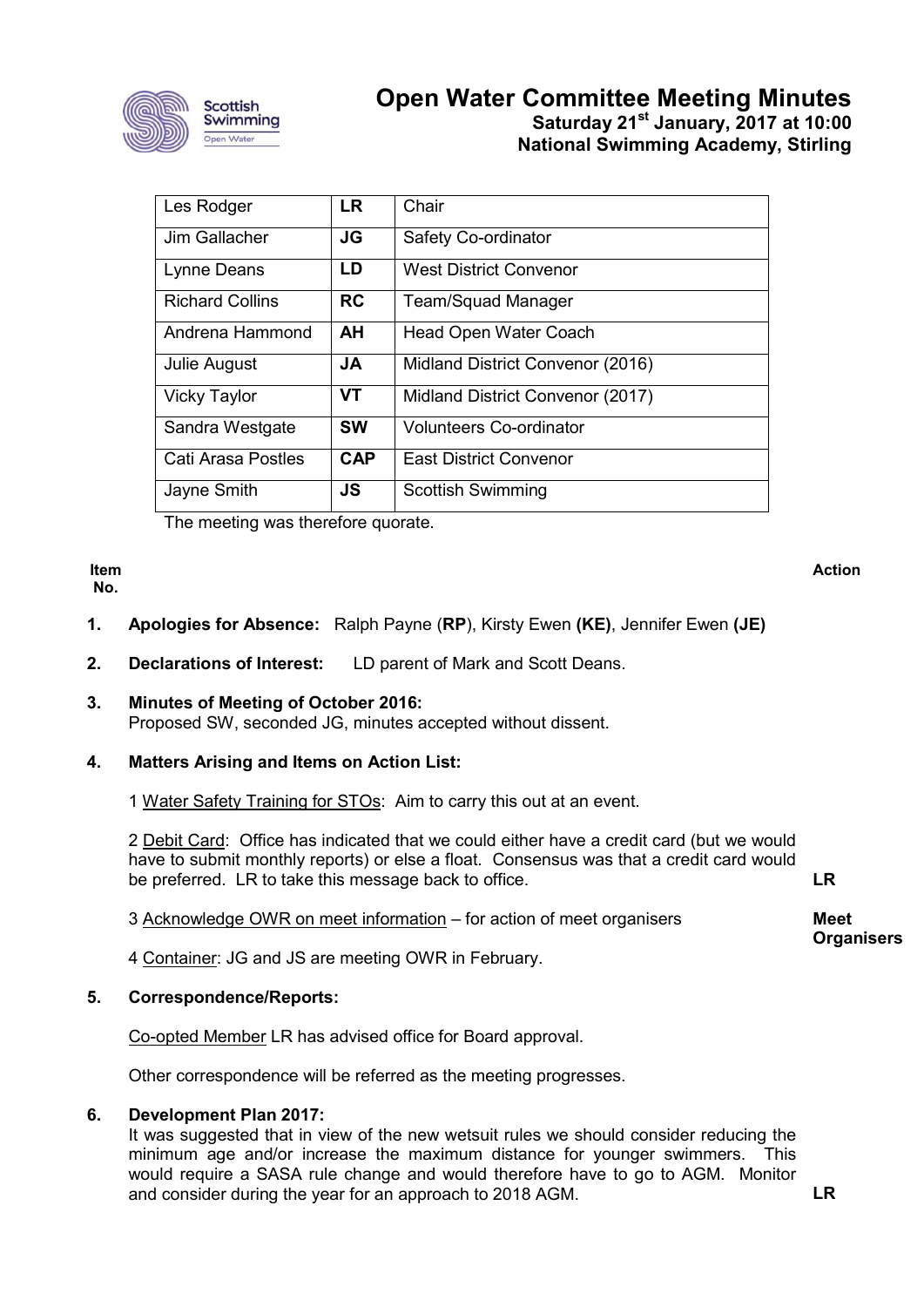JS will feed back our thoughts on coach education to Alan Reed and organise a discussion with AH. It was suggested that there should be two CPD modules, one more **JS/AH** basic and one more advanced.

LR to send details of trainees to SW.

**LR**

VT to contact Dundee City Aquatics re impending OWSTO and Safety Officer training. **VT**

Press/Media Officer – it was decided that this need not be the same person all year. Meet organisers should try to arrange that somebody contributes to Social Media at their events. **Meet Organisers JS**

Do we need to give them guidelines to operate to? - Yes. JS will ask Judith.

We should publicise the athletes in Team and OW Development Squad on the website. **RC/AH**

Awaiting information from Darnley Dams before any decision on a national training centre.

Target 20 trained STOs by end 2017.

Target 4 trained Safety Officers by end 2017.

Assess entries from Universities in 2017 to consider whether a student event is appropriate.

Invite coaches of Development Squad swimmers to the Training Day.

We should purchase one or two GPS/monitors for swimmer tracking in 2017.

## **7. Governance:**

## New FINA Rules and Implications re wetsuits

The new FINA rules have been confirmed. These require swimmers to wear wetsuits below 18 C, swimsuits above 20 C and optional between 18 C and 20 C. It's unlikely that we will have water temperatures in excess of 20 C in Scotland.

FINA has defined wetsuit parameters for manufacturers to obtain the "FINA Approved" mark. However, wetsuits will not have to be marked, provided that the meet the Rules.

The wetsuit shape definition " covering the torso … knees" is fairly self-explanatory. However, LR is seeking clarification from British Swimming over "covering the shoulder". **LR**

JS is meeting Total Endurance/Aquasphere shortly. We will want there to be wetsuit hire available at least at the first event of the season. The norm (in Come and Try) is that the supplier will hire either per event or else for the whole season. The athlete can then get a discount if they wish to buy. However, for Age Group, growing athletes, this may offer a better way to service the need for wetsuits whilst minimising costs to parents as far as possible.

Can we also have wetsuit available to try at the Stirling pool event in May, so that swimmers can check fittings? Also, can this be done at the Helix Come and Try? Finally, some STO training on legal and illegal styles of wetsuit will be needed, can the **JS**supplier let us see examples?

Is there a possibility of a wetsuit prize for Grand Prix winners or SNOWs winners? This for further consideration later

## New Scottish Rules

Discussion of the requirements for amendments to the existing Scottish rules to accommodate the new FINA rules. This took into account discussions prior to this meeting with representatives from YeAABA.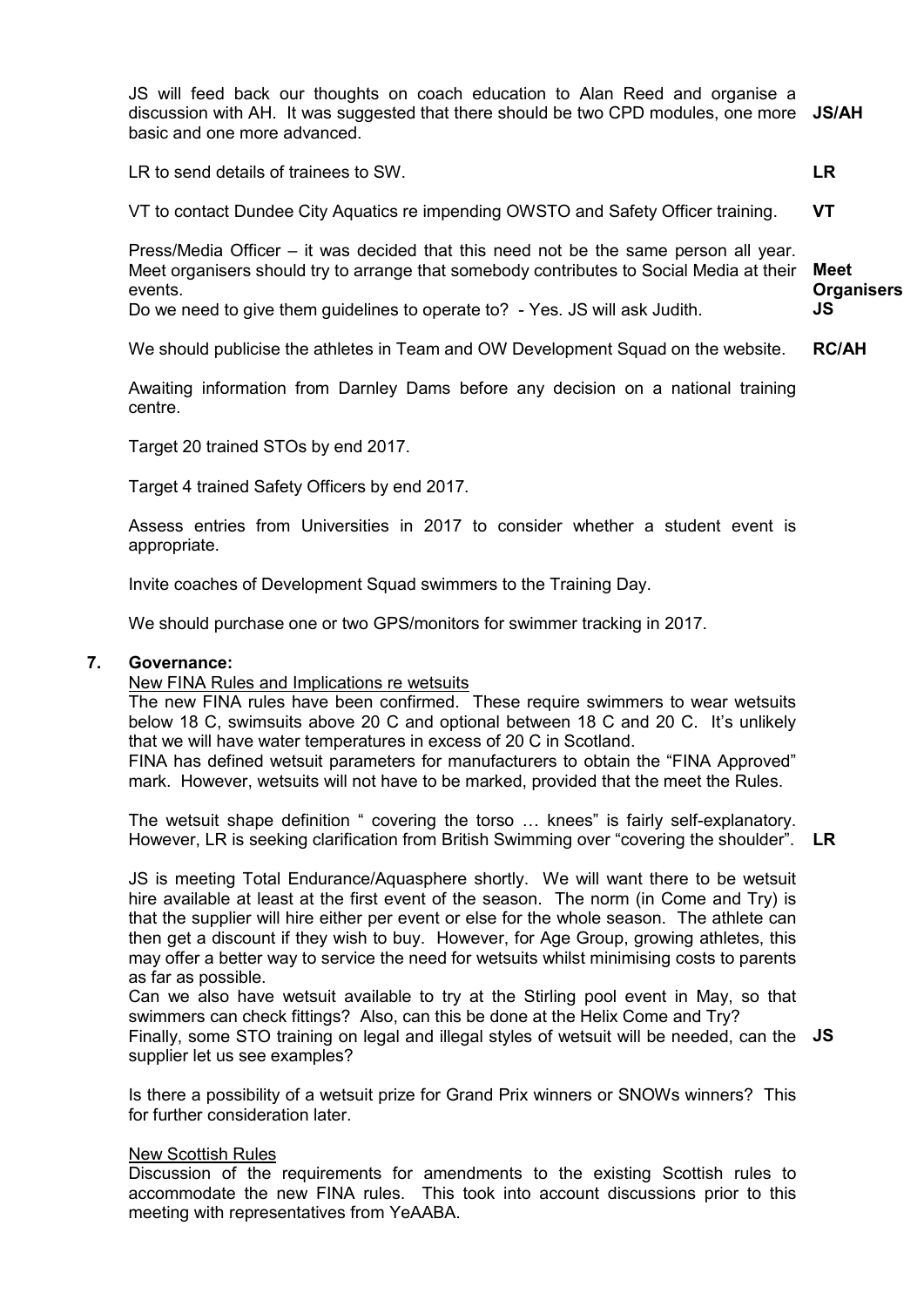Agreed to propose to Board a minimum temperature of 13 degrees.

Level One events should be to FINA other than the lower minimum temperature.

Agreed to adopt compulsory maximum cut-off times for Level One events, at all temperatures (not just at less than 16 C).

Agreed to propose that swimsuit (non-wetsuit) events can still be licensed at Level Two but with Risk Assessments undertaken by qualified OW Referee and Safety Officer.

Agreed to propose that Club-only events (which presently need not be licensed under Scottish Swimming rules) must, as a minimum, submit a Risk Assessment to the OW Committee prior to the event.

We will need to consider/experiment in terms of numbering swimmers but the existing rule will accommodate us meantime.

LR to liaise with Editorial Committee to establish final proposals based on the draft **LR** document examined at this meeting, before these are submitted to Board for approval.

Events Guidance will need to be amended to reflect the new rules. **LR/JG**

Safety Officer training workbook will also need amended. However, this document is **LR/JG** currently in discussion with ASA too.

# **8. Domestic Events:**

Challenge Events and Online Entries to Events

The Azolve membership system can be linked to an Event Entry system. There was an issue getting the money for West District from last year's Eventbrite

system before the financial year end.

Staffing in Stirling over the summer holidays might present an issue.

It was agreed to press ahead with Online Entries for the East District OW **CAP/KE/JS** Championships and the SNOWs and also for Challenge events.

There will need to be separate contacts in the online system for Booking Enquiries and Event Enquiries.

The system should send a confirmation email.

Costs to be similar to Eventbrite or less.

What are the age limits for the Challenge Events?

## **Other**

Can we create a link on our website to "Neptune Steps"? This has been done before but we had an intermediate page which stated that we were not responsible to events organised by others. Also, we will need to approach Forbes to obtain clearance re General Rule 4 for Scottish Swimming members to take part in the event.

JG to check dates for all events with Open Water rescue

**LR JG**

**West** 

Venue booked – same as last year. Discussion around the Obstacle Relay. Since the rules of this event are defined we would see no reason why this could not be the same next year.

# **Scottish**

Normal programme in general. However, there is probably no need for the Novice 1km event, other than for 12 year olds.

We should try to be a boat on the water for feeding on the 10k on Sunday. Disability event proposed. Preliminary discussions have been held. Agreed that this would probably be better on the Sunday due to the number of events on Saturday and due to difficulties re transport/parking on Saturday. JG will speak with OWR. Agreed in **JGKE**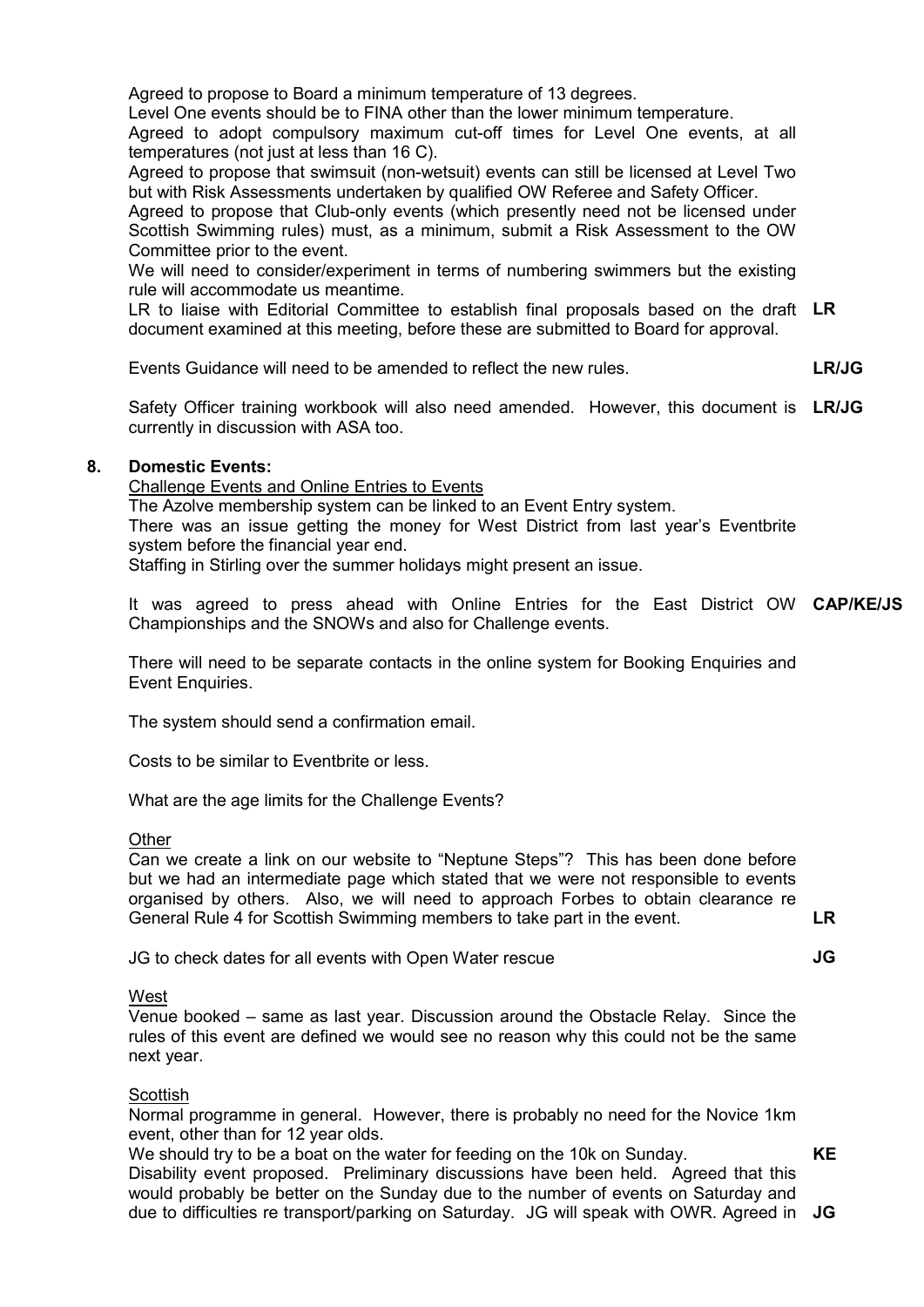principle but more discussions to be had.

Amended entry costs sent to Board for approval.

East

Waiting for confirmation of  $4<sup>th</sup>$  June date. This to be ASA Qualifier. Relay to be Chain Relay again.

# Midland

 $15<sup>th</sup>$  July confirmed. Will be 1k, 3k and 5k. Latter two events could be used if there are any problems with the East as the ASA Qualifier. Offers a "Plan B" for us. Set up will need to be Friday afternoon.

# **North**

Convenor not present at meeting. JG will approach the local First Aid group for this event.

# Scottish One Mile

No news at this point as to whether this is happening or not. Please add Richard to the list of SASA attendees if it is.

# YeAABA Events

The YeAABA swim dates in their 2017 programme in the booklet left for us all appear fine at this stage; no clashes with the possible exception of the Full Loch Earn. If the Scottish One Mile goes ahead, then that date would clash and YeAABA would have to justify why the OW Committee should allow a license on the same day as a Scottish National event (this would be required in accordance with the SASA rules). VT to advise **VT** YeAABA.

# **9. Team/Squad:**

Agreed that Scottish OW Team will comprise five swimmers (names agreed, withheld from these minutes), who will be able to wear the performance kit.

Cyprus was not necessarily the best for our swimmers. We are looking at options. Spain in May? French Championships or German Championships in the first half of the **AH/RC** summer?

Kit is to be TYR. Scottish Swimming wants us to stock up early. Assume kit for Scottish **RC** team and shirt for Development Squad (say 20 swimmers).

Parkas: These have been printed wrongly. AH will go back to supplier and check status. If they have not been redone already she may cancel the order and go with TYR **AH** instead.

LR to query availability of yellow and purple polos for STOs and event staff through **LR** TYR, since these colours are not in the catalogue.

Development Squad to be selected after the ASA Qualifier.

AH expressed thanks to RC for his organisational abilities in 2016.

## **10. Safety:**

Ten lifejackets bought at end of 2016. Two existing lifejackets (for referees) to be refurbished. This will give us twelve in 2017, plus six out of date. Given the cost of refurbishing the other six, it was agreed to give them to OWR who have the time and ability to refurbish them themselves.

Kit stock take required before the season.